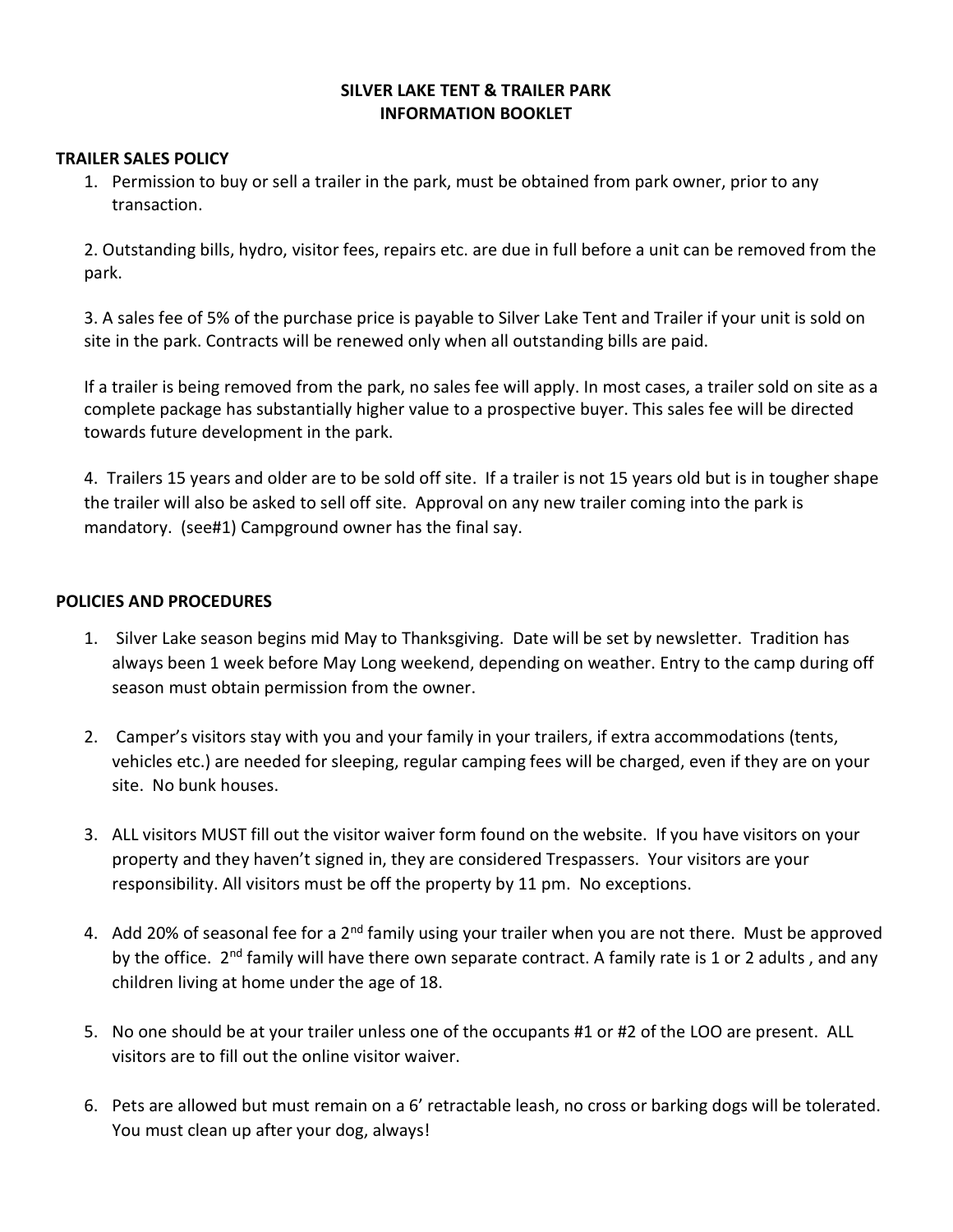- 7. Clothes Lines are not permitted, Clothes umbrellas preferred to the back of trailer. Do not tie lines or lights to our trees.
- 8. Speed Limit is 5 mph on camp property. Persistent speeders will be banned from the park.
- 9. Refrain from using or walking on other campers lots and do not trespass on private lots or docks. Do not harass other campers when walking on camp property to docks. Please be respectful.
- 10. ANY AND ALL BUILDING PROJECTS, decks, docks, sheds, gazebos etc. must be approved by management. Drawings with sizes, cladding, and materials to be used must be approved before construction starts. Sheds must be placed in line with trailer and kept in good repair and approved colouring.
- 11. House Type refrigerators must be concealed from sight in your shed. Must be energy efficient.
- 12. No For Sale signs permitted on trailer or campsite. All trailer sales must be processed through our office. No exceptions.
- 13. Your contract with Silver Lake Tent & Trailer Park is not transferrable to other campers if trailer is vacant from your site.
- 14. Alcohol must be kept on campsites. This is a Provincial Law. Underage drinking will not be tolerated. 19 and under must be on an adult supervised site by 11 pm. All guests are the responsibility of contract holder.
- 15. NO WEAPONS OF ANY KIND ARE ALLOWED.
- 16. Campsites, boat, and trailer storage area must be left neat and tidy. All boats and trailers must be identified with a tag. (Name and contact #). Boats, trailers etc. parked up top will be removed by management. Lot's not cut will be billed out by management \$50.00 a grass cut.
- 17. GARBAGE Only household garbage from campground is to be placed in dumpster trailer. Recycling needs to be sorted properly. Do not leave garbage on the ground beside dumping trailer. Bringing residential garbage to our camp will be an automatic cancellation of your contract. You will be asked to leave.
- 18. Absolutely NO digging on the campsite, unless authorized by management. No building or ground spikes.
- 19. Trees, shrubs, and plants must not be cut damaged or removed without approval by management. No trimming up pine trees.
- 20. All noises must cease by midnight. (Loud voices, music etc.) Unruly conduct can cause your contract to be cancelled without refund.